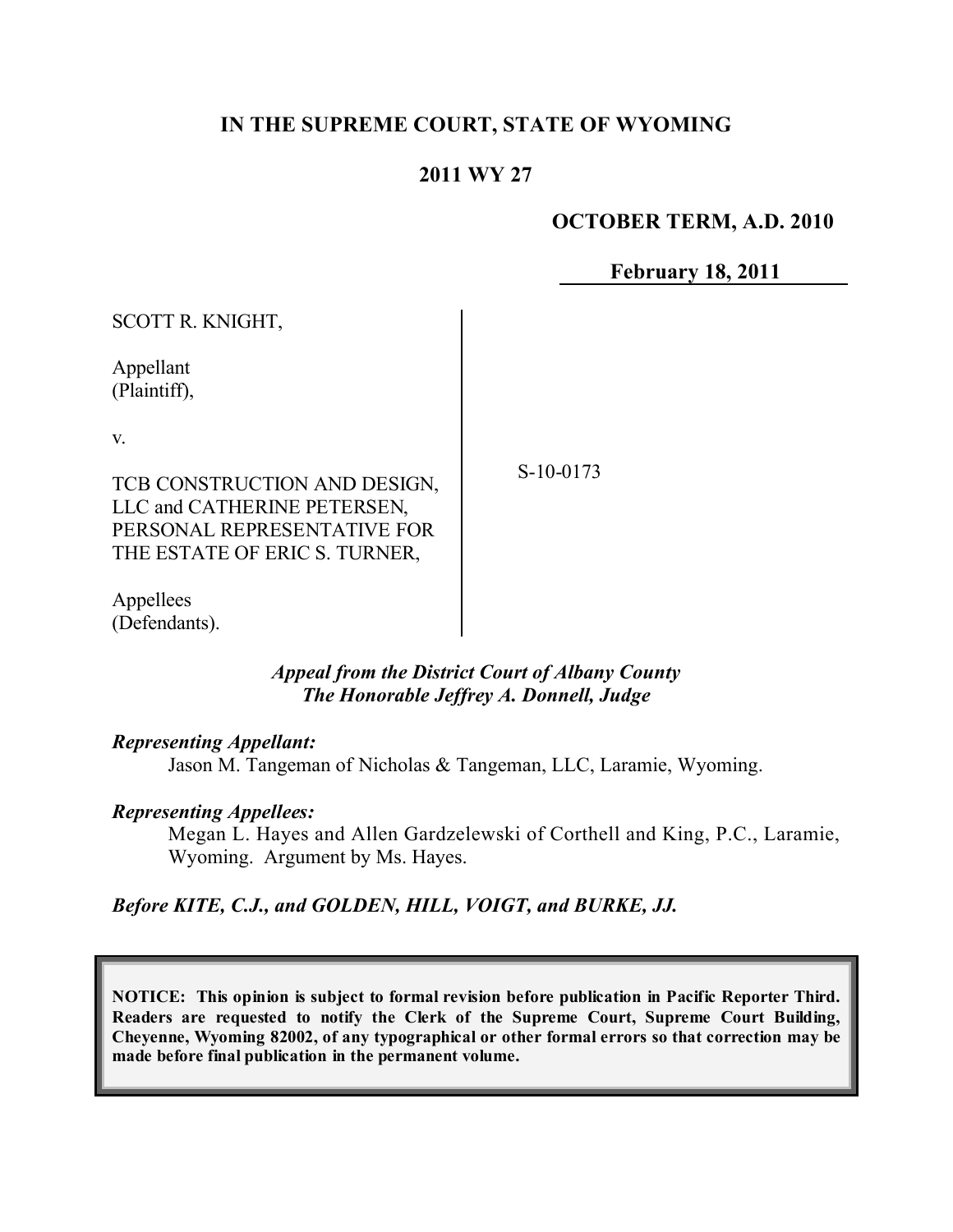### **VOIGT, Justice.**

l

[¶1] Scott R. Knight (Knight) appeals a district court's damages award and findings relating to liability arising out of a construction contract between Knight and TCB Construction and Design, L.L.C. We affirm.

#### **ISSUES**

[¶2] 1. Did the district court err as a matter of law when it determined that a second contract superseded the first?

2. Did the district court err as a matter of law in the method it used to calculate damages?

## **FACTS**

[¶3] On March 7, 2008, Knight contracted with Deerwood Log Homes, Inc. (Deerwood), in which Deerwood was to build a log home for Knight on property located outside of Laramie, Wyoming. A disagreement between Deerwood and Knight developed, leading to Deerwood's termination from the project and a subsequent settlement agreement.

[¶4] On August 28, 2008, Knight entered into a contract (Agreement) with Eric Turner  $(Turner)$  to finish the construction project.<sup>1</sup> Turner had recently moved to Wyoming from Colorado and was doing business as TCB Construction and Design.<sup>2</sup> The Agreement was a time and materials contract, which called for TCB Construction and Design to complete the log home project for Knight and in return receive compensation in the amount of time and materials, plus 33%. The Agreement aimed for a November 2008 completion date. The Agreement was signed by Knight as owner of the property and by Turner with the notation of TCB Construction & Design under his signature.<sup>3</sup> More will be said below in the discussion section about the specific terms of this Agreement.

[¶5] On September 5, 2008, Turner organized TCB Construction and Design as a Wyoming limited liability company. We will refer to TCB Construction and Design, L.L.C. as TCB Construction, LLC and its non-LLC counterpart as TCB Construction and Design. On September, 10, 2008, TCB Construction, LLC and Knight entered into a

<sup>&</sup>lt;sup>1</sup> Turner died shortly after the underlying action was commenced. Turner's estate was then substituted as a party. Accordingly, any reference to Turner individually also refers to Turner's estate.

<sup>&</sup>lt;sup>2</sup> At the time that the parties entered into the Agreement, TCB Construction and Design had been organized as a limited liability company in the State of Colorado, but was not a registered company in Wyoming.

<sup>&</sup>lt;sup>3</sup> The Agreement was also signed by Brad Lightsey who worked for Turner.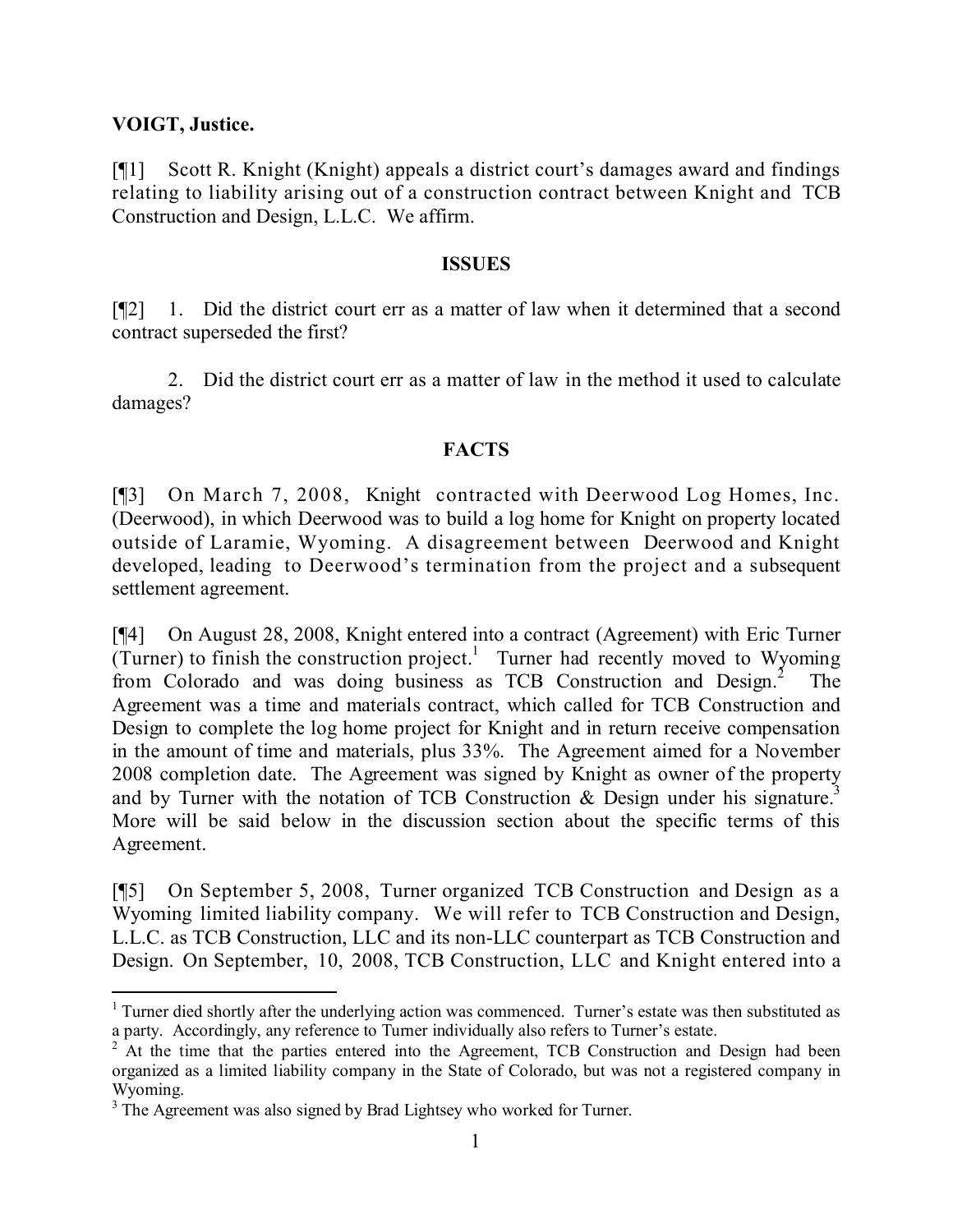contract called "Addendum to Agreement," which provided in part that TCB Construction, LLC would assume and complete the log home for Knight. The Addendum set the price of completion at \$400,000.00, less \$80,000.00 already received. The Addendum also referenced two other separate projects: a Solar and Wind Array (Solar/Wind Array) contract for \$109,000.00 and a Generator/Pump House/Electrical Building (Generator Building) contract for \$60,000.00. The Addendum was signed by Knight, as owner of the property, and Turner, with the notation of TCB Construction  $\&$ Design beneath Turner's signature, but the Addendum bore the subheading "TCB Construction and Design, LLC" in bold lettering.<sup>4</sup> More will be said in the discussion section about the Addendum and separate Solar/Wind Array and Generator Building contracts.

[¶6] In early December 2008, the relationship between Knight and TCB Construction, LLC had soured and Knight terminated TCB Construction, LLC from the project. Knight hired S&J Log Construction to complete the project. Shortly thereafter, Knight filed a lawsuit against TCB Construction, LLC and Turner, individually, alleging numerous causes of action, including fraud, breach of contract, breach of the implied covenant of good faith and fair dealing, breach of implied warranty, and unjust enrichment. Following a bench trial, the district court issued a decision letter and judgment, making the following general conclusions: (1) the Addendum superseded the Agreement, with the newly formed TCB Construction, LLC as the party responsible for completion of the construction project; (2) the Addendum converted the Agreement for constructing the log home from a time and materials, plus  $33\%$ , contract, to a flat fee contract in the amount of \$400,000.00, less the \$80,000.00 already paid; (3) TCB Construction, LLC breached the contract by failing to complete the construction project by the November deadline; (4) TCB Construction, LLC owed Knight damages in the amount of \$31,850.37 for its breach; and (5) Turner was not personally liable for the damages, because TCB Construction, LLC had organized as an LLC in Wyoming prior to entering into the Addendum. Knight filed a timely notice of appeal.

## **DISCUSSION**

### *Did the district court err as a matter of law when it determined that a second contract superseded the first?*

[¶7] The resolution of this issue requires this Court to interpret the Agreement and Addendum to determine what contract was in effect. We have repeatedly held that interpreting contracts is a question of law, which we review *de novo*. *See, e.g., Terris v. Kimmel*, 2010 WY 110, ¶ 7, 236 P.3d 1022, 1025 (Wyo. 2010).

 $\overline{a}$ <sup>4</sup> Brad Lightsey also signed the Addendum.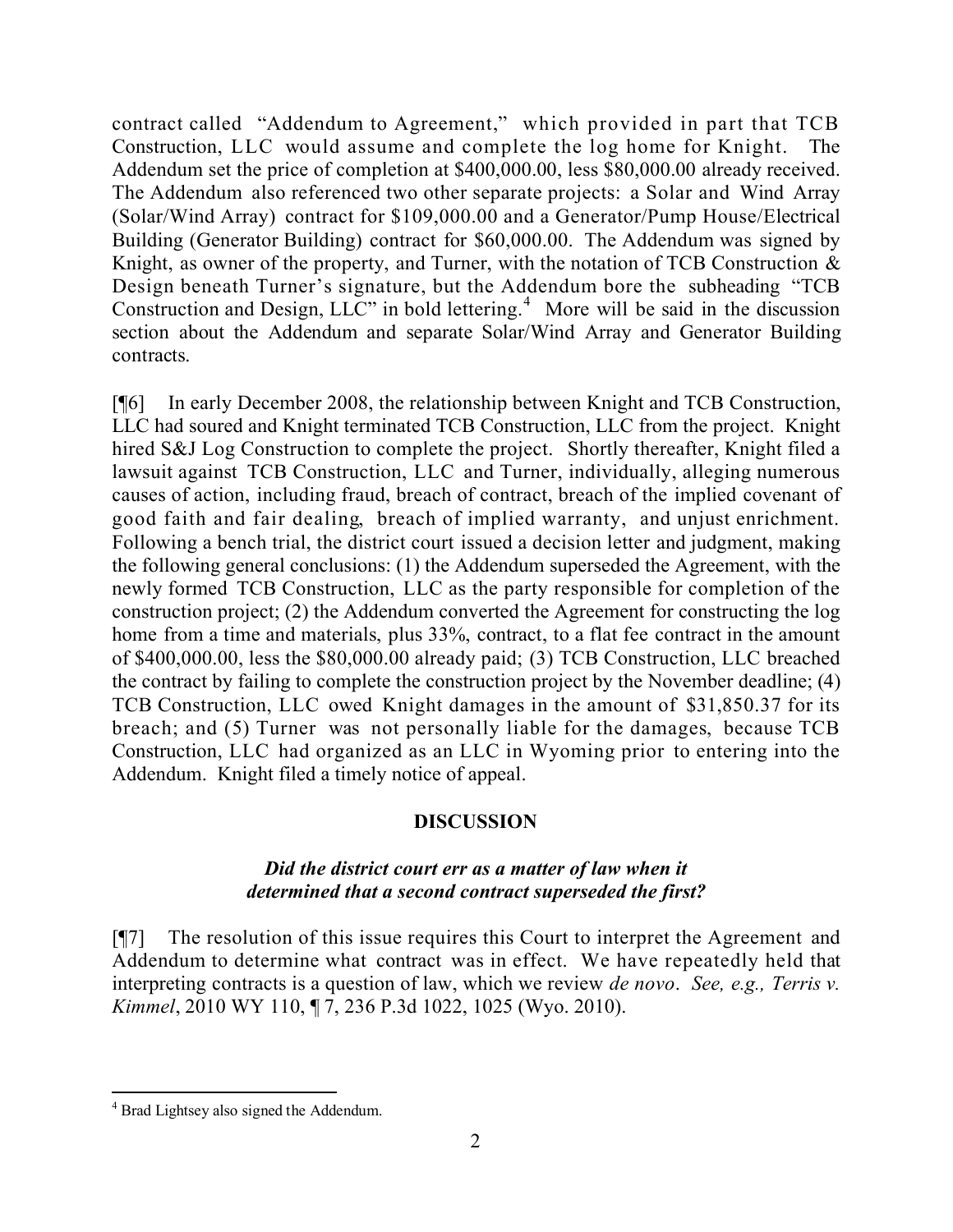The primary focus is on determining the intent of the parties to the contract. The initial question is whether the language of the contract is clear and unambiguous. If it is, then the trial court determines the parties' intent from the contract language alone. It does not consider extrinsic evidence, although it may consider the context in which the contract was written, including the subject matter, the purpose of the contract, and the circumstances surrounding its making, all to help ascertain what the parties intended when they made the contract. The trial court then enforces the contract in accordance with the plain meaning its language would be given by a reasonable person. All of these issues―deciding whether a contract is unambiguous, determining the parties' intent from the unambiguous language, and enforcing the contract in accordance with its plain meaning―involve questions of law for the trial court. When we undertake *de novo* review of the trial court's conclusions of law, we follow the same familiar path. *See Double Eagle Petroleum & Mining Corp. v. Questar Exploration & Production Co.,* 2003 WY 139, ¶¶ 7-8, 78 P.3d 679, 681-82 (Wyo. 2003), *and cases cited therein.*

*Id.* (quoting *Horse Creek Conservation Dist. v. State ex rel. Wyo. Attorney Gen.*, 2009 WY 143, ¶ 25, 221 P.3d 306, 315 (Wyo. 2009)).

[¶8] Knight argues that the district court erred when it determined that the Addendum superseded the Agreement thereby relieving Turner of personal liability. We disagree with Knight and hold that the Addendum controlled and ultimately relieved Turner and his successor estate of liability.

[¶9] "Generally, contracts―even fully executed ones―can be cancelled or rescinded by the mutual consent of the parties." 29 Samuel Williston, *Treatise on the Law of Contracts* § 73:15, at 49 (Richard A. Lord ed., 4th ed. 2003). "Rescission generally must be exercised in toto and is applied to the contract in its entirety with the result that what has been done is wholly undone and no contract provisions remain in force to bind either of the parties." *Id*. The intent to rescind a contract does not need to be express or in writing, but can be inferred from the conduct of the parties and the surrounding circumstances. *See Roussalis v. Wyo. Med. Ctr.*, 4 P.3d 209, 249 (Wyo. 2000); 29 Williston, *supra*.

[¶10] Whether Turner's estate is liable to Knight under the terms of the first Agreement depends on whether the parties intended to rescind that contract. It is clear that Turner's intent was to rescind the earlier Agreement, to which he individually was a party, and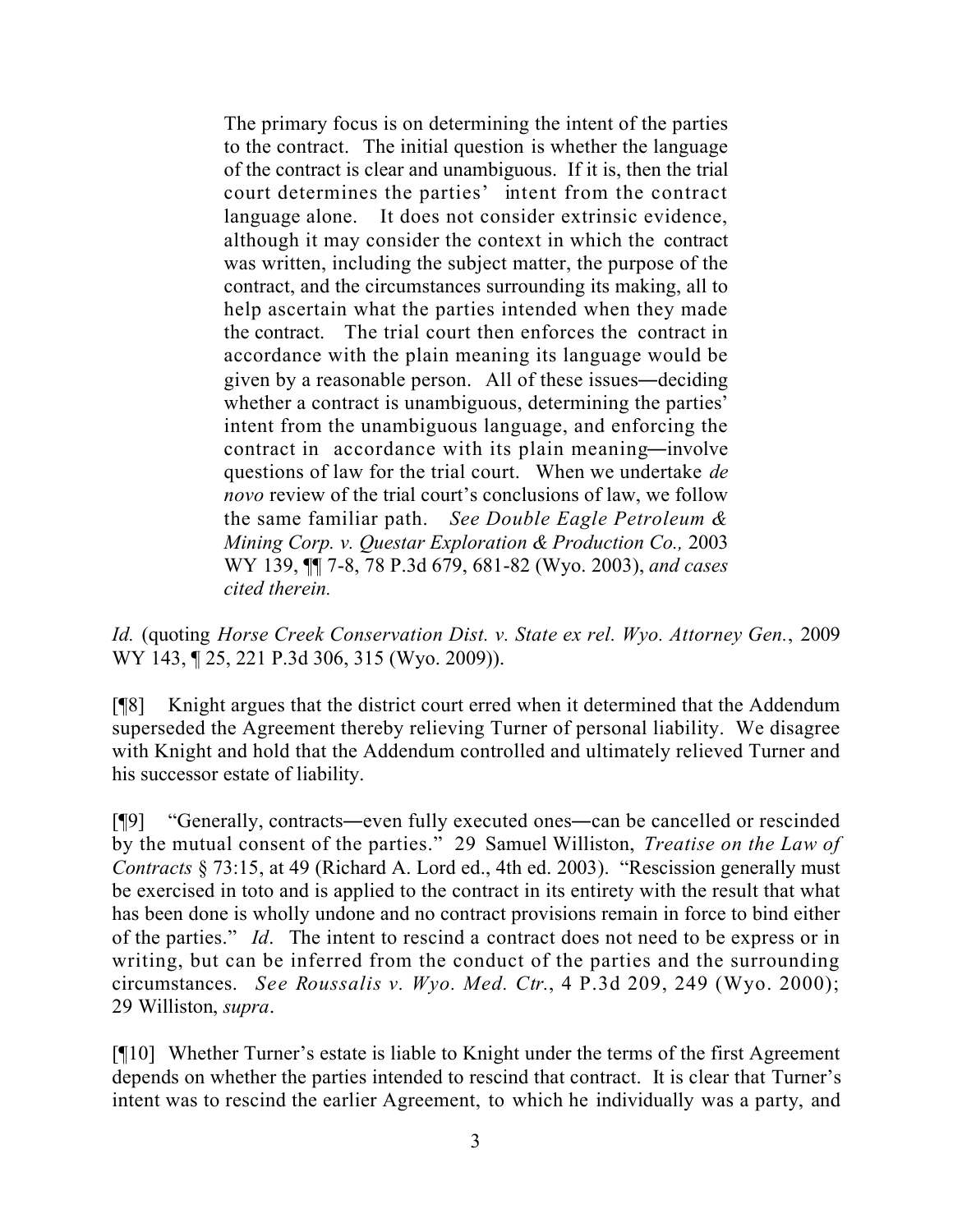enter into the Addendum on behalf of the newly organized TCB Construction, LLC. The record demonstrates that Turner was actively trying to organize TCB Construction, LLC in the days immediately following entering into the Agreement. Jeanene Johnson, TCB Construction, LLC's bookkeeper and secretary, testified that Turner wanted to organize TCB Construction, LLC before he started any work on Knight's project. Turner successfully organized TCB Construction, LLC on September 5, 2008, only eight days after entering into the Agreement and five days before entering into the Addendum. Turner's intent was obviously to organize TCB Construction, LLC in order to have liability protection.

[¶11] The record also indicates that Knight knew about the organization of the newly formed LLC and creating the Addendum was partially his idea. Jeanene Johnson testified that Turner and Knight both wanted to enter into the Addendum and that Knight knew TCB Construction, LLC had been organized at the time of entering into the Addendum. Furthermore, the heading on the Addendum reads "TCB Construction and Design, LLC" in bold print.

[¶12] Additionally, the parties' intent to rescind the Agreement is evidenced by the fact that they materially changed the terms of the Agreement when they entered into the Addendum. The Agreement called for Turner to construct a house for Knight. The Agreement set forth the compensation that Turner was to receive as a "time and materials" contract, whereby Turner would be compensated for his time and materials, plus 33%. The Addendum, however, changed the compensation with regard to the construction of the house from a "time and materials" contract, plus 33%, to a flat rate fee of "**\$400,000.00 less 80,000.00 already received**." (Emphasis in original.) In addition to changing materially the terms of the Agreement, the parties were also changed. Knight and Turner, d/b/a TCB Construction and Design, were parties to the Agreement, whereas Knight and TCB Construction, LLC were parties to the Addendum. Turner was acting on behalf of TCB Construction, LLC when the Addendum was made; he was not personally a party. The parties' conduct, including organizing TCB Construction, LLC, materially changing the terms of the contract, and changing the parties, demonstrates that the parties intended to rescind the Agreement, thus leaving the Addendum to control. Consequently, because the Agreement was rescinded, and Turner was not a party to the Addendum, Turner is not personally liable for any damages resulting from the breach of the Addendum and the district court did not err in finding the same.<sup>5</sup>

[¶13] Knight argues that the Addendum contains a clause that evidences the parties' intent to have the Agreement remain operative and controlling. The clause in the Addendum upon which Knight relies states, "The provisions defined in the first page of the Agreement between **Mr. Scott Knight and TCB Construction and Design, LLC**

l

<sup>&</sup>lt;sup>5</sup> The district court's decision letter notes that Knight presented no evidence at trial to support piercing the LLC's veil, and Knight makes no such argument on appeal.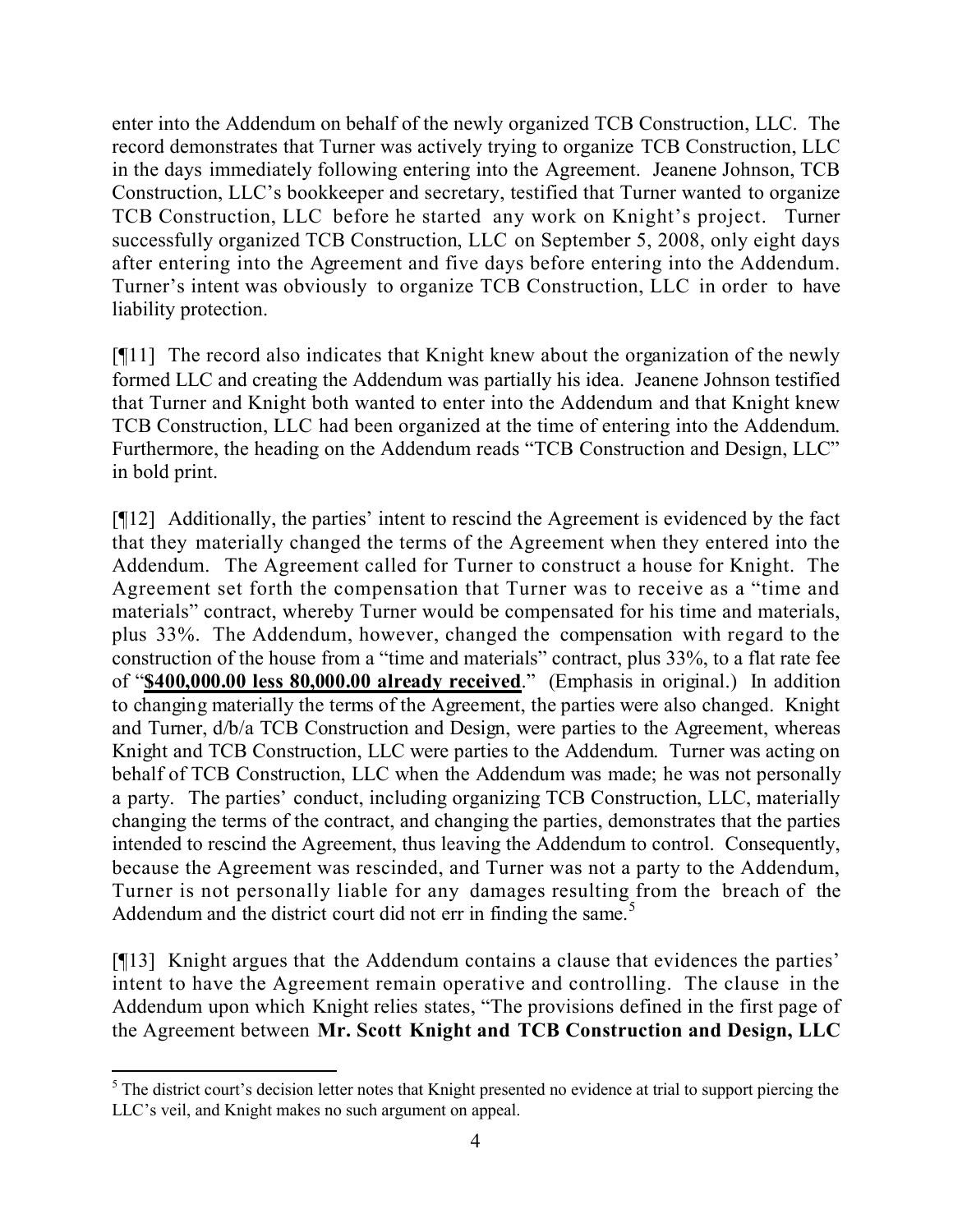are maintained and considered binding." (Emphasis in original.) We have said the following regarding contract clauses that reference other documents: "It is a common and necessary practice, however, for contracts to refer to and obtain meaning from other documents. A contract may refer elsewhere for full understanding of its terms, just as it may adopt another document by reference." *Pribble v. State Farm Mut. Auto. Ins. Co.*, 933 P.2d 1108, 1113 (Wyo. 1997). Furthermore, it has been said that:

> So long as the contract makes clear reference to the document and describes it in such terms that its identity may be ascertained beyond doubt, the parties to a contract may incorporate contractual terms by reference to a separate, noncontemporaneous document, including a separate agreement to which they are not parties, and including a separate document which is unsigned. It is not necessary to refer to or incorporate the entire document; if the parties so desire, they may incorporate a portion of the document. . . .

> Where a writing refers to another document, that other document, or the portion to which reference is made, becomes constructively a part of the writing, and in that respect the two form a single instrument. The incorporated matter is to be interpreted as part of the writing.

11 Williston, *supra* § 30:25, at 233-34.

[¶14] The purpose of the clause upon which Knight relies when considered in connection with both contracts and the parties' conduct, was to incorporate into the Addendum by reference the provisions pertaining to the construction of the house that were listed in the Agreement. Clearly it was not the parties' intent to incorporate the entire Agreement by reference, because they materially changed some of the terms, including the contract price. Incorporating by reference some of the provisions of the Agreement does not change the fact that the parties had rescinded the Agreement when they entered into the Addendum. Incorporating by reference some of the provisions from that Agreement was done as a matter of convenience, but that act alone did not make the Agreement, as a whole, operative again.

[¶15] Knight also argues that the district court was bound by a pre-trial summary judgment ruling in which the district court refused to grant Knight summary judgment on the issue of liability. Specifically, Knight argues that by finding, at the conclusion of the trial, that the Addendum controlled and thus TCB Construction, LLC was liable for any damages and not Turner, individually, the district court contradicted its earlier summary judgment ruling and should be bound by that earlier ruling. Knight relies on the law of the case doctrine to support his argument that the district court was bound by its summary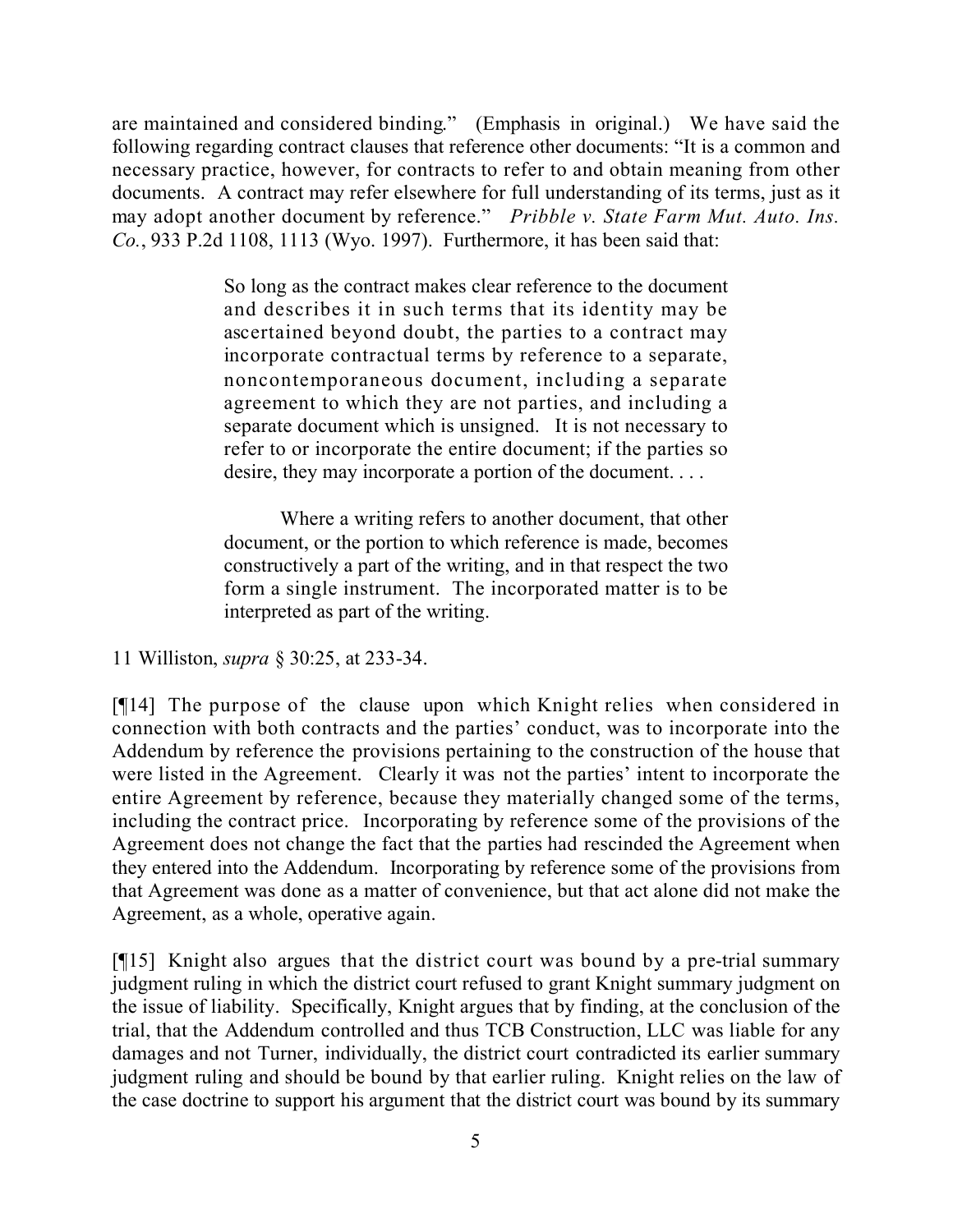judgment ruling. The law of the case doctrine provides that "a court's decision on an issue of law made at one stage of a case becomes a binding precedent to be followed in successive stages of the same litigation." *Triton Coal Co. v. Husman, Inc.*, 846 P.2d 664, 667 (Wyo. 1993). The fatal flaw in Knight's reasoning is that the district court never made a final determination at the summary judgment stage as to Turner's personal liability. In denying Turner's summary judgment motion, the district court determined that at the time the Agreement was made, TCB Construction and Design had not been organized as an LLC, and, consequently, under Wyoming statutes Turner was not shielded from liability arising from the Agreement. However, the district court also noted that "[t]he effect of [the] Addendum is not at issue here, and no determination concerning the same is intended by the Court." It is clear that what the district court was considering at the summary judgment stage was whether factual issues existed that could give rise to Turner's personal liability, without considering the effect of the Addendum. As noted above, the district court ultimately made the correct determination of liability at the end of the trial after it had considered evidence relating to the subsequent Addendum. Accordingly, we find that the law of the case doctrine does not apply in this situation and the district court was not bound by the initial summary judgment ruling. The district court did not err in finding that the Addendum controlled and that only TCB Construction, LLC was liable for damages for breach of contract.

### *Did the district court err as a matter of law in the method it used to calculate damages?*

[¶16] Knight argues that the district court employed the wrong methodology to determine the amount of damages, which resulted in a windfall for TCB Construction, LLC. The issue of whether the district court employed the proper methodology or legal standard to calculate the damages award is an issue of law, which we review *de novo*. *Cross v. Berg Lumber Co.*, 7 P.3d 922, 931 (Wyo. 2000). However, assuming that the district court applied the appropriate methodology to calculate damages, the district court's damages calculation is a question of fact, which we review for clear error. *Velasquez v. Chamberlain*, 2009 WY 80, ¶ 27, 209 P.3d 888, 895 (Wyo. 2009). In that regard, we have said the following:

> This Court applies a clearly erroneous standard when reviewing findings of fact made by the district court after a bench trial. A finding is clearly erroneous when, even though substantial evidence supports it, the reviewing court is left with the definite and firm conviction that a mistake was made.

> > We do not substitute ourselves for the trial court as a finder of facts; instead, we defer to the trial court's findings unless they are unsupported by the record or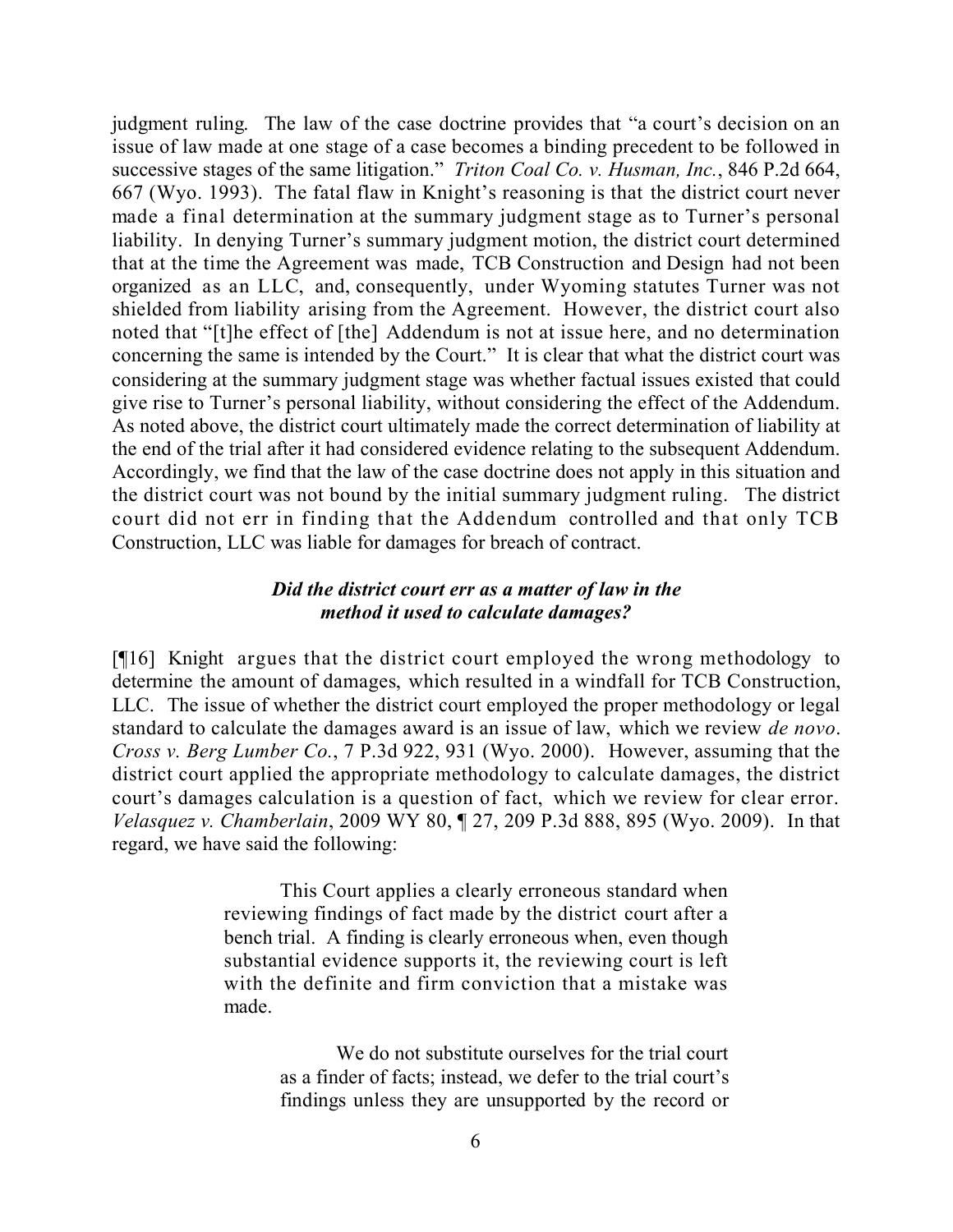erroneous as a matter of law. Although the factual findings of a trial court are not entitled to the limited review afforded a jury verdict, the findings are presumptively correct.

This Court may examine all of the properly admissible evidence in the record, but we do not reweigh the evidence. Due regard is given to the opportunity of the trial judge to assess the credibility of the witnesses. We accept the prevailing party's evidence as true and give to that evidence every favorable inference which may fairly and reasonably be drawn from it. Findings may not be set aside because we would have reached a different result.

*Id*. at ¶ 14, at 891 (quoting *Estate of Jedrzejewski ex rel. Severn v. Bierma*, 2008 WY 151, ¶ 9, 197 P.3d 1254, 1256 (Wyo. 2008)) (internal citations omitted).

[¶17] We have stated that the "legal remedy for a breach of contract is the award of damages designed to place the plaintiff in the same position in which he would have been had the contract been fully performed, less proper deductions." *Winter v. Pleasant*, 2010 WY 4, ¶ 25, 222 P.3d 828, 838 (Wyo. 2010) (quoting *Dewey v. Wentland*, 2002 WY 2, ¶ 52, 38 P.3d 402, 420-21 (Wyo. 2002)). "The plaintiff has the burden of producing sufficient evidence to prove his damages. 'Damages must be proven with a reasonable degree of certainty, and a court may not resort to speculation or conjecture in determining the proper amount to award.'" *Capshaw v. Schieck*, 2002 WY 54, ¶ 10, 44 P.3d 47, 52 (Wyo. 2002) (quoting *Sannerud v. Brantz*, 879 P.2d 341, 345 (Wyo. 1994)) (internal citations omitted).

[¶18] The district court determined that the Addendum controlled, which Addendum changed the parties' agreement from a time and materials project to a flat fee of \$400,000.00 for construction of the home, \$109,000.00 for construction of the Solar/Wind Array, and \$60,000.00 for construction of the Generator Building, for a total of \$569,000.00. The district court determined Knight's damages in the following manner: \$587,860.37 (total amount paid by Knight to TCB Construction,  $LLC$ )<sup>6</sup> – \$569,000.00 (contract price) = \$18,860.37 (amount overpaid) + \$10,000.00 (amount paid by Knight to another contractor to fix the roof) + \$2,990.00 (amount paid by Knight to another contractor to correct wiring problems) =  $$31,850.37$  (total damages).

l <sup>6</sup> This amount was calculated based on Knight's exhibits, which exhibits evidenced Knight's payments to TCB Construction, LLC. The total amount paid by Knight was actually \$597,860.37, but Knight received a \$10,000.00 reimbursement, bringing the total amount paid to \$587,860.37.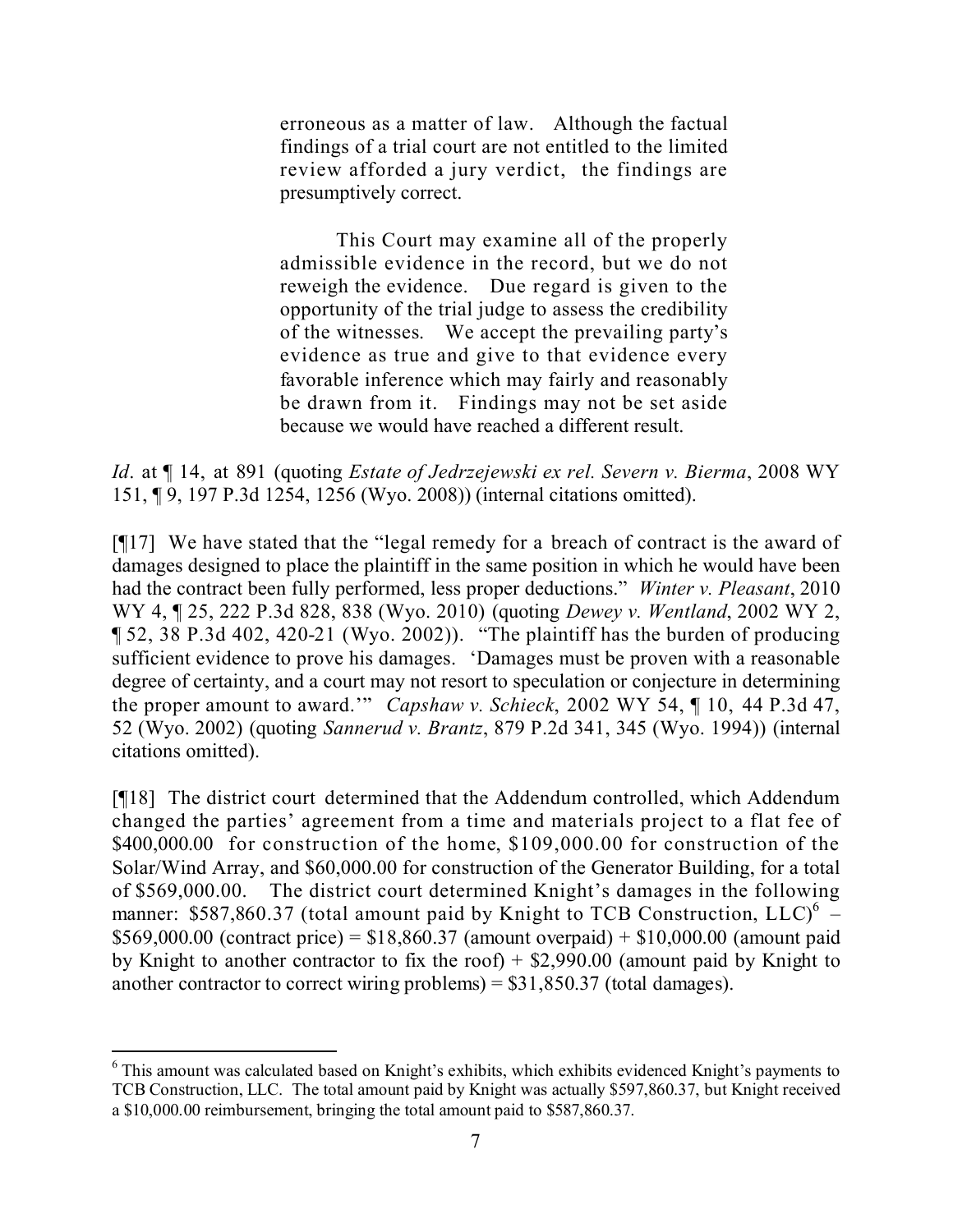[¶19] Interestingly, Knight concedes in his brief that the district court's damages calculation "may be a proper methodology for calculating damages in a breach of contract/unfinished construction case." Nevertheless, Knight takes exception with the district court's damages calculation and implies that this is a novel damages case which the district court failed to identify appropriately. Knight argues, as he did in the district court, that the measure of damages should be whatever money was left in TCB Construction, LLC's bank account, which happened to be \$100,957.24, rather than a calculation of the actual damages proved to have been suffered by Knight. Frankly, we see no authority for application of this novel damages calculation.

[¶20] As noted above, the "legal remedy for a breach of contract is the award of damages designed to place the plaintiff in the same position in which he would have been had the contract been fully performed, less proper deductions." *Winter*, 2010 WY 4, ¶ 25, 222 P.3d at 838 (quoting *Dewey*, 2002 WY 2, ¶ 52, 38 P.3d at 420-21). The methodology employed by the district court to calculate damages comported with the above-stated law and accurately reflected Knight's provable damages. The district court calculated damages by determining the contract price, awarded the difference between the contract price and the amount overpaid, and awarded additional damages for the completion of the portions of the project that Knight could prove were part of the original contract and were not completed by TCB Construction, LLC (i.e., the roof and wiring). *See supra* ¶ 18.

[¶21] As the plaintiff, Knight shouldered the burden to prove his damages. *Capshaw*, 2002 WY 54, ¶ 10, 44 P.3d at 52. Consequently, it was incumbent upon Knight to introduce sufficient evidence to prove those damages. *Wagon Wheel Village, Inc. v. Harris*, 993 P.2d 323, 325 (Wyo. 1999). The trial transcript and the district court's decision letter evidence the difficulties that Knight had trying to meet his burden. In large part this was due to the fact that subsequent to terminating TCB Construction, LLC, Knight hired S&J Log Construction to finish the construction. However, S&J Log Construction was not hired simply to finish the work that TCB Construction, LLC had not completed, but instead was hired to finish that work and do additional work. The district court's findings relating to the evidence that Knight presented to prove his damages illuminate the problems created by expanding the scope of the construction project when Knight hired S&J Log Construction:

> However, based upon the evidence presented at trial, the Court finds that Knight failed to prove these damages by preponderance of the evidence. Specifically, Knight did not establish what work [S]&J Log Construction performed that TCB Construction had failed to perform. More importantly, Knight did not establish the value of the work that [S]&J Log Construction performed in TCB Construction's stead.